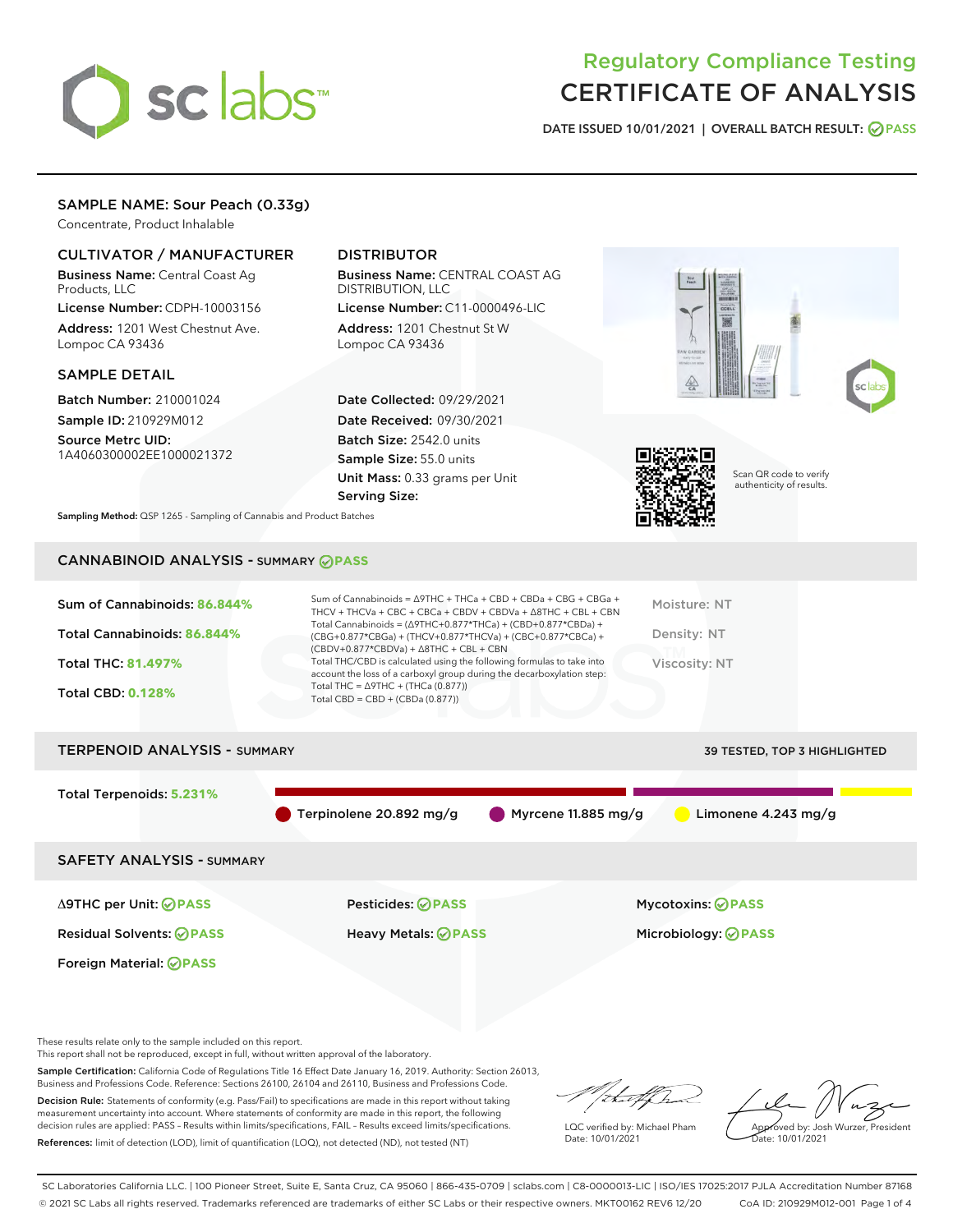



SOUR PEACH (0.33G) | DATE ISSUED 10/01/2021 | OVERALL BATCH RESULT: **○** PASS

#### CANNABINOID TEST RESULTS - 09/30/2021 2 PASS

Tested by high-performance liquid chromatography with diode-array detection (HPLC-DAD). **Method:** QSP 1157 - Analysis of Cannabinoids by HPLC-DAD

#### TOTAL CANNABINOIDS: **86.844%**

Total Cannabinoids (Total THC) + (Total CBD) + (Total CBG) + (Total THCV) + (Total CBC) + (Total CBDV) + ∆8THC + CBL + CBN

TOTAL THC: **81.497%** Total THC (∆9THC+0.877\*THCa)

TOTAL CBD: **0.128%**

Total CBD (CBD+0.877\*CBDa)

TOTAL CBG: 2.489% Total CBG (CBG+0.877\*CBGa)

TOTAL THCV: 2.58% Total THCV (THCV+0.877\*THCVa)

TOTAL CBC: ND Total CBC (CBC+0.877\*CBCa)

TOTAL CBDV: ND Total CBDV (CBDV+0.877\*CBDVa)

| <b>COMPOUND</b>            | LOD/LOQ<br>(mg/g) | <b>MEASUREMENT</b><br><b>UNCERTAINTY</b><br>mg/g | <b>RESULT</b><br>(mg/g) | <b>RESULT</b><br>(%) |
|----------------------------|-------------------|--------------------------------------------------|-------------------------|----------------------|
| <b>A9THC</b>               | 0.06 / 0.26       | ±28.035                                          | 814.97                  | 81.497               |
| <b>THCV</b>                | 0.1 / 0.2         | ±1.28                                            | 25.8                    | 2.58                 |
| <b>CBG</b>                 | 0.06/0.19         | ±0.981                                           | 24.89                   | 2.489                |
| <b>CBN</b>                 | 0.1/0.3           | ±0.10                                            | 1.5                     | 0.15                 |
| <b>CBD</b>                 | 0.07/0.29         | ±0.059                                           | 1.28                    | 0.128                |
| $\triangle$ 8THC           | 0.1 / 0.4         | N/A                                              | <b>ND</b>               | <b>ND</b>            |
| <b>THCa</b>                | 0.05/0.14         | N/A                                              | <b>ND</b>               | <b>ND</b>            |
| <b>THCVa</b>               | 0.07/0.20         | N/A                                              | <b>ND</b>               | <b>ND</b>            |
| <b>CBDa</b>                | 0.02/0.19         | N/A                                              | <b>ND</b>               | <b>ND</b>            |
| <b>CBDV</b>                | 0.04/0.15         | N/A                                              | <b>ND</b>               | <b>ND</b>            |
| <b>CBDVa</b>               | 0.03/0.53         | N/A                                              | <b>ND</b>               | <b>ND</b>            |
| <b>CBGa</b>                | 0.1/0.2           | N/A                                              | <b>ND</b>               | <b>ND</b>            |
| <b>CBL</b>                 | 0.06 / 0.24       | N/A                                              | <b>ND</b>               | <b>ND</b>            |
| <b>CBC</b>                 | 0.2 / 0.5         | N/A                                              | <b>ND</b>               | <b>ND</b>            |
| <b>CBCa</b>                | 0.07 / 0.28       | N/A                                              | <b>ND</b>               | <b>ND</b>            |
| <b>SUM OF CANNABINOIDS</b> |                   |                                                  | 868.44 mg/g             | 86.844%              |

#### **UNIT MASS: 0.33 grams per Unit**

| ∆9THC per Unit                                                                            | 1120 per-package limit | 268.94 mg/unit<br><b>PASS</b> |  |  |  |
|-------------------------------------------------------------------------------------------|------------------------|-------------------------------|--|--|--|
| <b>Total THC per Unit</b>                                                                 |                        | 268.94 mg/unit                |  |  |  |
| <b>CBD per Unit</b>                                                                       |                        | $0.42$ mg/unit                |  |  |  |
| <b>Total CBD per Unit</b>                                                                 |                        | $0.42$ mg/unit                |  |  |  |
| Sum of Cannabinoids<br>per Unit                                                           |                        | 286.59 mg/unit                |  |  |  |
| <b>Total Cannabinoids</b><br>per Unit                                                     |                        | 286.57 mg/unit                |  |  |  |
| <b>MOISTURE TEST RESULT</b><br><b>DENSITY TEST RESULT</b><br><b>VISCOSITY TEST RESULT</b> |                        |                               |  |  |  |

Not Tested

Not Tested

Not Tested

#### TERPENOID TEST RESULTS - 10/01/2021

Terpene analysis utilizing gas chromatography-flame ionization detection (GC-FID). **Method:** QSP 1192 - Analysis of Terpenoids by GC-FID

| <b>COMPOUND</b>         | LOD/LOQ<br>(mg/g) | <b>MEASUREMENT</b><br><b>UNCERTAINTY</b><br>mg/g | <b>RESULT</b><br>(mg/g)                         | <b>RESULT</b><br>(%) |
|-------------------------|-------------------|--------------------------------------------------|-------------------------------------------------|----------------------|
| Terpinolene             | 0.008 / 0.026     | ±0.4283                                          | 20.892                                          | 2.0892               |
| <b>Myrcene</b>          | 0.008 / 0.025     | ±0.1533                                          | 11.885                                          | 1.1885               |
| Limonene                | 0.005 / 0.016     | ±0.0607                                          | 4.243                                           | 0.4243               |
| Ocimene                 | 0.011 / 0.038     | ±0.1325                                          | 4.128                                           | 0.4128               |
| $\beta$ Caryophyllene   | 0.004 / 0.012     | ±0.0843                                          | 2.368                                           | 0.2368               |
| $\beta$ Pinene          | 0.004 / 0.014     | ±0.0179                                          | 1.554                                           | 0.1554               |
| Linalool                | 0.009 / 0.032     | ±0.0353                                          | 0.929                                           | 0.0929               |
| $\alpha$ Pinene         | 0.005 / 0.017     | ±0.0067                                          | 0.780                                           | 0.0780               |
| $\alpha$ Humulene       | 0.009 / 0.029     | ±0.0222                                          | 0.691                                           | 0.0691               |
| $\alpha$ Phellandrene   | 0.006 / 0.020     | ±0.0089                                          | 0.653                                           | 0.0653               |
| 3 Carene                | 0.005 / 0.018     | ±0.0090                                          | 0.634                                           | 0.0634               |
| $\alpha$ Terpinene      | 0.005 / 0.017     | ±0.0072                                          | 0.483                                           | 0.0483               |
| trans-ß-Farnesene       | 0.008 / 0.025     | ±0.0155                                          | 0.438                                           | 0.0438               |
| Valencene               | 0.009 / 0.030     | ±0.0260                                          | 0.377                                           | 0.0377               |
| Fenchol                 | 0.010 / 0.034     | ±0.0137                                          | 0.354                                           | 0.0354               |
| <b>Terpineol</b>        | 0.016 / 0.055     | ±0.0198                                          | 0.323                                           | 0.0323               |
| $\alpha$ Bisabolol      | 0.008 / 0.026     | ±0.0166                                          | 0.311                                           | 0.0311               |
| $\gamma$ Terpinene      | 0.006 / 0.018     | ±0.0053                                          | 0.307                                           | 0.0307               |
| Guaiol                  | 0.009 / 0.030     | ±0.0126                                          | 0.267                                           | 0.0267               |
| p-Cymene                | 0.005 / 0.016     | ±0.0043                                          | 0.161                                           | 0.0161               |
| Nerolidol               | 0.009 / 0.028     | ±0.0077                                          | 0.123                                           | 0.0123               |
| <b>Borneol</b>          | 0.005 / 0.016     | ±0.0034                                          | 0.081                                           | 0.0081               |
| Eucalyptol              | 0.006 / 0.018     | ±0.0018                                          | 0.072                                           | 0.0072               |
| Sabinene                | 0.004 / 0.014     | ±0.0007                                          | 0.059                                           | 0.0059               |
| Citronellol             | 0.003 / 0.010     | ±0.0024                                          | 0.049                                           | 0.0049               |
| Camphene                | 0.005 / 0.015     | ±0.0005                                          | 0.047                                           | 0.0047               |
| Geraniol                | 0.002 / 0.007     | ±0.0019                                          | 0.044                                           | 0.0044               |
| Sabinene Hydrate        | 0.006 / 0.022     | ±0.0017                                          | 0.043                                           | 0.0043               |
| Nerol                   | 0.003 / 0.011     | ±0.0006                                          | 0.014                                           | 0.0014               |
| Caryophyllene           | 0.010 / 0.033     | N/A                                              | <loq< th=""><th><loq< th=""></loq<></th></loq<> | <loq< th=""></loq<>  |
| Fenchone                | 0.009 / 0.028     | N/A                                              | <b>ND</b>                                       | ND                   |
| (-)-Isopulegol          | 0.005 / 0.016     | N/A                                              | ND                                              | ND                   |
| Camphor                 | 0.006 / 0.019     | N/A                                              | ND                                              | ND                   |
| Isoborneol              | 0.004 / 0.012     | N/A                                              | ND                                              | ND                   |
| Menthol                 | 0.008 / 0.025     | N/A                                              | ND                                              | <b>ND</b>            |
| R-(+)-Pulegone          | 0.003 / 0.011     | N/A                                              | ND                                              | ND                   |
| <b>Geranyl Acetate</b>  | 0.004 / 0.014     | N/A                                              | ND                                              | ND                   |
| $\alpha$ Cedrene        | 0.005 / 0.016     | N/A                                              | ND                                              | ND                   |
| Cedrol                  | 0.008 / 0.027     | N/A                                              | ND                                              | ND                   |
| <b>TOTAL TERPENOIDS</b> |                   |                                                  | 52.310 mg/g                                     | 5.231%               |

SC Laboratories California LLC. | 100 Pioneer Street, Suite E, Santa Cruz, CA 95060 | 866-435-0709 | sclabs.com | C8-0000013-LIC | ISO/IES 17025:2017 PJLA Accreditation Number 87168 © 2021 SC Labs all rights reserved. Trademarks referenced are trademarks of either SC Labs or their respective owners. MKT00162 REV6 12/20 CoA ID: 210929M012-001 Page 2 of 4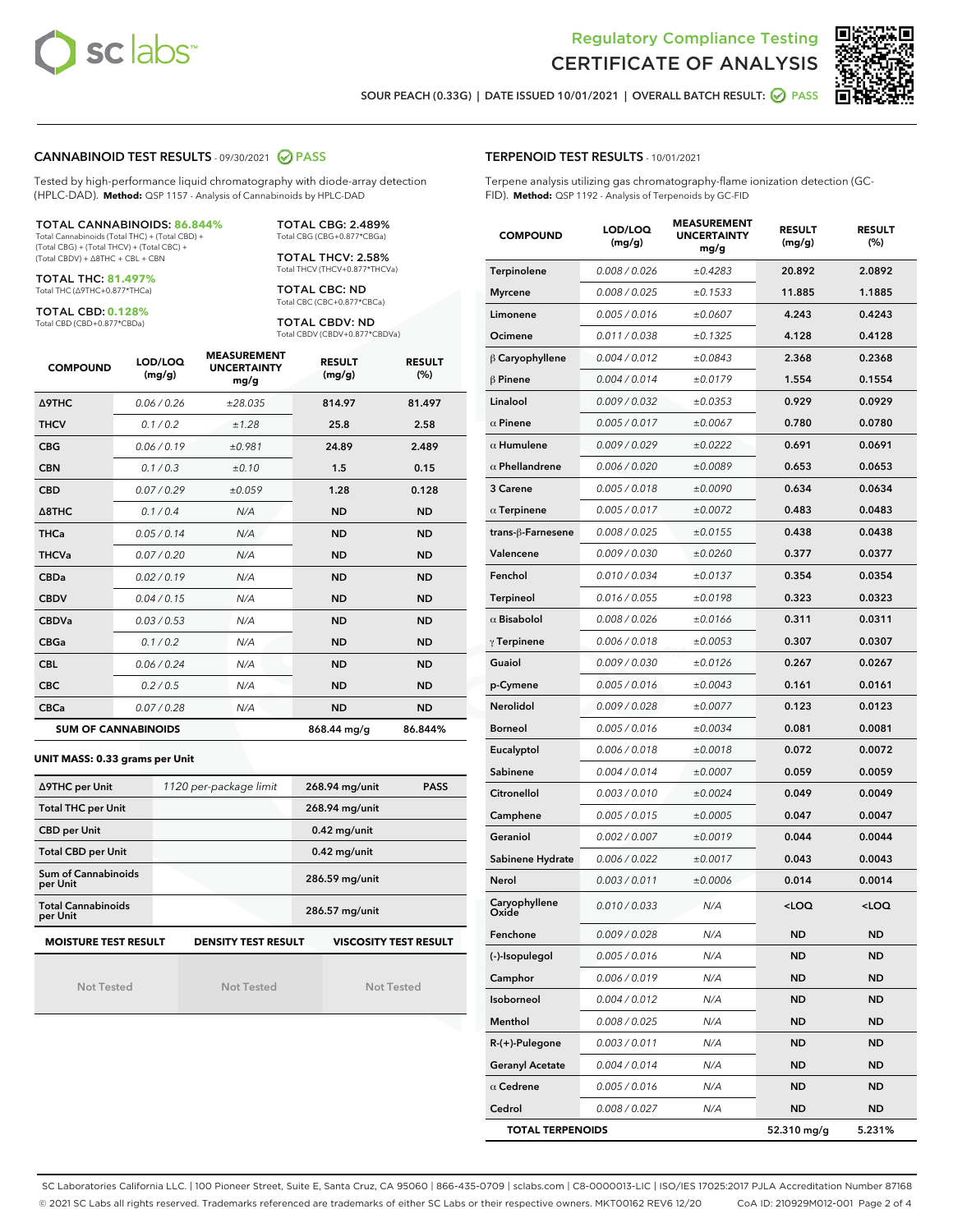



SOUR PEACH (0.33G) | DATE ISSUED 10/01/2021 | OVERALL BATCH RESULT: ● PASS

# CATEGORY 1 PESTICIDE TEST RESULTS - 10/01/2021 2 PASS

Pesticide and plant growth regulator analysis utilizing high-performance liquid chromatography-mass spectrometry (HPLC-MS) or gas chromatography-mass spectrometry (GC-MS). \*GC-MS utilized where indicated. **Method:** QSP 1212 - Analysis of Pesticides and Mycotoxins by LC-MS or QSP 1213 - Analysis of Pesticides by GC-MS

| <b>COMPOUND</b>             | LOD/LOQ<br>$(\mu g/g)$ | <b>ACTION</b><br><b>LIMIT</b><br>$(\mu g/g)$ | <b>MEASUREMENT</b><br><b>UNCERTAINTY</b><br>µg/g | <b>RESULT</b><br>$(\mu g/g)$ | <b>RESULT</b> |
|-----------------------------|------------------------|----------------------------------------------|--------------------------------------------------|------------------------------|---------------|
| Aldicarb                    | 0.03 / 0.08            | $\geq$ LOD                                   | N/A                                              | <b>ND</b>                    | <b>PASS</b>   |
| Carbofuran                  | 0.02/0.05              | $\ge$ LOD                                    | N/A                                              | <b>ND</b>                    | <b>PASS</b>   |
| Chlordane*                  | 0.03 / 0.08            | $\ge$ LOD                                    | N/A                                              | <b>ND</b>                    | <b>PASS</b>   |
| Chlorfenapyr*               | 0.03/0.10              | $\ge$ LOD                                    | N/A                                              | <b>ND</b>                    | <b>PASS</b>   |
| Chlorpyrifos                | 0.02 / 0.06            | $\ge$ LOD                                    | N/A                                              | <b>ND</b>                    | <b>PASS</b>   |
| Coumaphos                   | 0.02 / 0.07            | $\ge$ LOD                                    | N/A                                              | <b>ND</b>                    | <b>PASS</b>   |
| Daminozide                  | 0.02 / 0.07            | $\ge$ LOD                                    | N/A                                              | <b>ND</b>                    | <b>PASS</b>   |
| <b>DDVP</b><br>(Dichlorvos) | 0.03/0.09              | $\ge$ LOD                                    | N/A                                              | <b>ND</b>                    | <b>PASS</b>   |
| Dimethoate                  | 0.03 / 0.08            | $\ge$ LOD                                    | N/A                                              | <b>ND</b>                    | <b>PASS</b>   |
| Ethoprop(hos)               | 0.03/0.10              | $\ge$ LOD                                    | N/A                                              | <b>ND</b>                    | <b>PASS</b>   |
| Etofenprox                  | 0.02 / 0.06            | $\ge$ LOD                                    | N/A                                              | <b>ND</b>                    | <b>PASS</b>   |
| Fenoxycarb                  | 0.03/0.08              | $\ge$ LOD                                    | N/A                                              | <b>ND</b>                    | <b>PASS</b>   |
| Fipronil                    | 0.03 / 0.08            | $\ge$ LOD                                    | N/A                                              | <b>ND</b>                    | <b>PASS</b>   |
| Imazalil                    | 0.02 / 0.06            | $\ge$ LOD                                    | N/A                                              | <b>ND</b>                    | <b>PASS</b>   |
| <b>Methiocarb</b>           | 0.02 / 0.07            | $\ge$ LOD                                    | N/A                                              | <b>ND</b>                    | <b>PASS</b>   |
| Methyl<br>parathion         | 0.03/0.10              | $\ge$ LOD                                    | N/A                                              | <b>ND</b>                    | <b>PASS</b>   |
| <b>Mevinphos</b>            | 0.03/0.09              | $\ge$ LOD                                    | N/A                                              | <b>ND</b>                    | <b>PASS</b>   |
| Paclobutrazol               | 0.02 / 0.05            | $\ge$ LOD                                    | N/A                                              | <b>ND</b>                    | <b>PASS</b>   |
| Propoxur                    | 0.03/0.09              | $\ge$ LOD                                    | N/A                                              | <b>ND</b>                    | <b>PASS</b>   |
| Spiroxamine                 | 0.03 / 0.08            | $\ge$ LOD                                    | N/A                                              | <b>ND</b>                    | <b>PASS</b>   |
| <b>Thiacloprid</b>          | 0.03/0.10              | $\ge$ LOD                                    | N/A                                              | <b>ND</b>                    | <b>PASS</b>   |
|                             |                        |                                              |                                                  |                              |               |

# CATEGORY 2 PESTICIDE TEST RESULTS - 10/01/2021 @ PASS

| <b>COMPOUND</b>          | LOD/LOO<br>$(\mu g/g)$ | <b>ACTION</b><br>LIMIT<br>$(\mu g/g)$ | <b>MEASUREMENT</b><br><b>UNCERTAINTY</b><br>µg/g | <b>RESULT</b><br>$(\mu g/g)$ | <b>RESULT</b> |
|--------------------------|------------------------|---------------------------------------|--------------------------------------------------|------------------------------|---------------|
| Abamectin                | 0.03/0.10              | 0.1                                   | N/A                                              | <b>ND</b>                    | <b>PASS</b>   |
| Acephate                 | 0.02/0.07              | 0.1                                   | N/A                                              | <b>ND</b>                    | <b>PASS</b>   |
| Acequinocyl              | 0.02/0.07              | 0.1                                   | N/A                                              | <b>ND</b>                    | <b>PASS</b>   |
| Acetamiprid              | 0.02/0.05              | 0.1                                   | N/A                                              | <b>ND</b>                    | <b>PASS</b>   |
| Azoxystrobin             | 0.02/0.07              | 0.1                                   | N/A                                              | <b>ND</b>                    | <b>PASS</b>   |
| <b>Bifenazate</b>        | 0.01/0.04              | 0.1                                   | N/A                                              | <b>ND</b>                    | <b>PASS</b>   |
| <b>Bifenthrin</b>        | 0.02/0.05              | 3                                     | N/A                                              | <b>ND</b>                    | <b>PASS</b>   |
| <b>Boscalid</b>          | 0.03/0.09              | 0.1                                   | N/A                                              | <b>ND</b>                    | <b>PASS</b>   |
| Captan                   | 0.19/0.57              | 0.7                                   | N/A                                              | <b>ND</b>                    | <b>PASS</b>   |
| Carbaryl                 | 0.02/0.06              | 0.5                                   | N/A                                              | <b>ND</b>                    | <b>PASS</b>   |
| Chlorantranilip-<br>role | 0.04/0.12              | 10                                    | N/A                                              | <b>ND</b>                    | <b>PASS</b>   |
| Clofentezine             | 0.03/0.09              | 0.1                                   | N/A                                              | <b>ND</b>                    | <b>PASS</b>   |

#### CATEGORY 2 PESTICIDE TEST RESULTS - 10/01/2021 continued

| <b>COMPOUND</b>               | LOD/LOQ<br>(µg/g) | <b>ACTION</b><br><b>LIMIT</b><br>$(\mu g/g)$ | <b>MEASUREMENT</b><br><b>UNCERTAINTY</b><br>µg/g | <b>RESULT</b><br>(µg/g) | <b>RESULT</b> |
|-------------------------------|-------------------|----------------------------------------------|--------------------------------------------------|-------------------------|---------------|
| Cyfluthrin                    | 0.12 / 0.38       | $\overline{c}$                               | N/A                                              | <b>ND</b>               | <b>PASS</b>   |
| Cypermethrin                  | 0.11 / 0.32       | 1                                            | N/A                                              | ND                      | <b>PASS</b>   |
| <b>Diazinon</b>               | 0.02 / 0.05       | 0.1                                          | N/A                                              | <b>ND</b>               | <b>PASS</b>   |
| Dimethomorph                  | 0.03 / 0.09       | 2                                            | N/A                                              | ND                      | <b>PASS</b>   |
| Etoxazole                     | 0.02 / 0.06       | 0.1                                          | N/A                                              | ND                      | <b>PASS</b>   |
| Fenhexamid                    | 0.03 / 0.09       | 0.1                                          | N/A                                              | <b>ND</b>               | <b>PASS</b>   |
| Fenpyroximate                 | 0.02 / 0.06       | 0.1                                          | N/A                                              | <b>ND</b>               | <b>PASS</b>   |
| Flonicamid                    | 0.03 / 0.10       | 0.1                                          | N/A                                              | <b>ND</b>               | <b>PASS</b>   |
| Fludioxonil                   | 0.03 / 0.10       | 0.1                                          | N/A                                              | <b>ND</b>               | <b>PASS</b>   |
| Hexythiazox                   | 0.02 / 0.07       | 0.1                                          | N/A                                              | <b>ND</b>               | <b>PASS</b>   |
| Imidacloprid                  | 0.04 / 0.11       | 5                                            | N/A                                              | <b>ND</b>               | <b>PASS</b>   |
| Kresoxim-methyl               | 0.02 / 0.07       | 0.1                                          | N/A                                              | ND                      | <b>PASS</b>   |
| Malathion                     | 0.03 / 0.09       | 0.5                                          | N/A                                              | <b>ND</b>               | <b>PASS</b>   |
| Metalaxyl                     | 0.02 / 0.07       | $\overline{c}$                               | N/A                                              | <b>ND</b>               | <b>PASS</b>   |
| Methomyl                      | 0.03 / 0.10       | $\mathcal{I}$                                | N/A                                              | ND                      | <b>PASS</b>   |
| Myclobutanil                  | 0.03 / 0.09       | 0.1                                          | N/A                                              | <b>ND</b>               | <b>PASS</b>   |
| Naled                         | 0.02 / 0.07       | 0.1                                          | N/A                                              | <b>ND</b>               | <b>PASS</b>   |
| Oxamyl                        | 0.04 / 0.11       | 0.5                                          | N/A                                              | ND                      | <b>PASS</b>   |
| Pentachloronitro-<br>benzene* | 0.03 / 0.09       | 0.1                                          | N/A                                              | <b>ND</b>               | <b>PASS</b>   |
| Permethrin                    | 0.04 / 0.12       | 0.5                                          | N/A                                              | <b>ND</b>               | <b>PASS</b>   |
| Phosmet                       | 0.03 / 0.10       | 0.1                                          | N/A                                              | ND                      | <b>PASS</b>   |
| Piperonylbu-<br>toxide        | 0.02 / 0.07       | 3                                            | N/A                                              | <b>ND</b>               | <b>PASS</b>   |
| Prallethrin                   | 0.03 / 0.08       | 0.1                                          | N/A                                              | <b>ND</b>               | <b>PASS</b>   |
| Propiconazole                 | 0.02 / 0.07       | 0.1                                          | N/A                                              | <b>ND</b>               | <b>PASS</b>   |
| Pyrethrins                    | 0.04 / 0.12       | 0.5                                          | N/A                                              | <b>ND</b>               | <b>PASS</b>   |
| Pyridaben                     | 0.02 / 0.07       | 0.1                                          | N/A                                              | <b>ND</b>               | <b>PASS</b>   |
| Spinetoram                    | 0.02 / 0.07       | 0.1                                          | N/A                                              | <b>ND</b>               | <b>PASS</b>   |
| Spinosad                      | 0.02 / 0.07       | 0.1                                          | N/A                                              | ND                      | <b>PASS</b>   |
| Spiromesifen                  | 0.02 / 0.05       | 0.1                                          | N/A                                              | <b>ND</b>               | <b>PASS</b>   |
| Spirotetramat                 | 0.02 / 0.06       | 0.1                                          | N/A                                              | <b>ND</b>               | <b>PASS</b>   |
| Tebuconazole                  | 0.02 / 0.07       | 0.1                                          | N/A                                              | ND                      | <b>PASS</b>   |
| Thiamethoxam                  | 0.03 / 0.10       | 5                                            | N/A                                              | <b>ND</b>               | <b>PASS</b>   |
| Trifloxystrobin               | 0.03 / 0.08       | 0.1                                          | N/A                                              | <b>ND</b>               | <b>PASS</b>   |

SC Laboratories California LLC. | 100 Pioneer Street, Suite E, Santa Cruz, CA 95060 | 866-435-0709 | sclabs.com | C8-0000013-LIC | ISO/IES 17025:2017 PJLA Accreditation Number 87168 © 2021 SC Labs all rights reserved. Trademarks referenced are trademarks of either SC Labs or their respective owners. MKT00162 REV6 12/20 CoA ID: 210929M012-001 Page 3 of 4